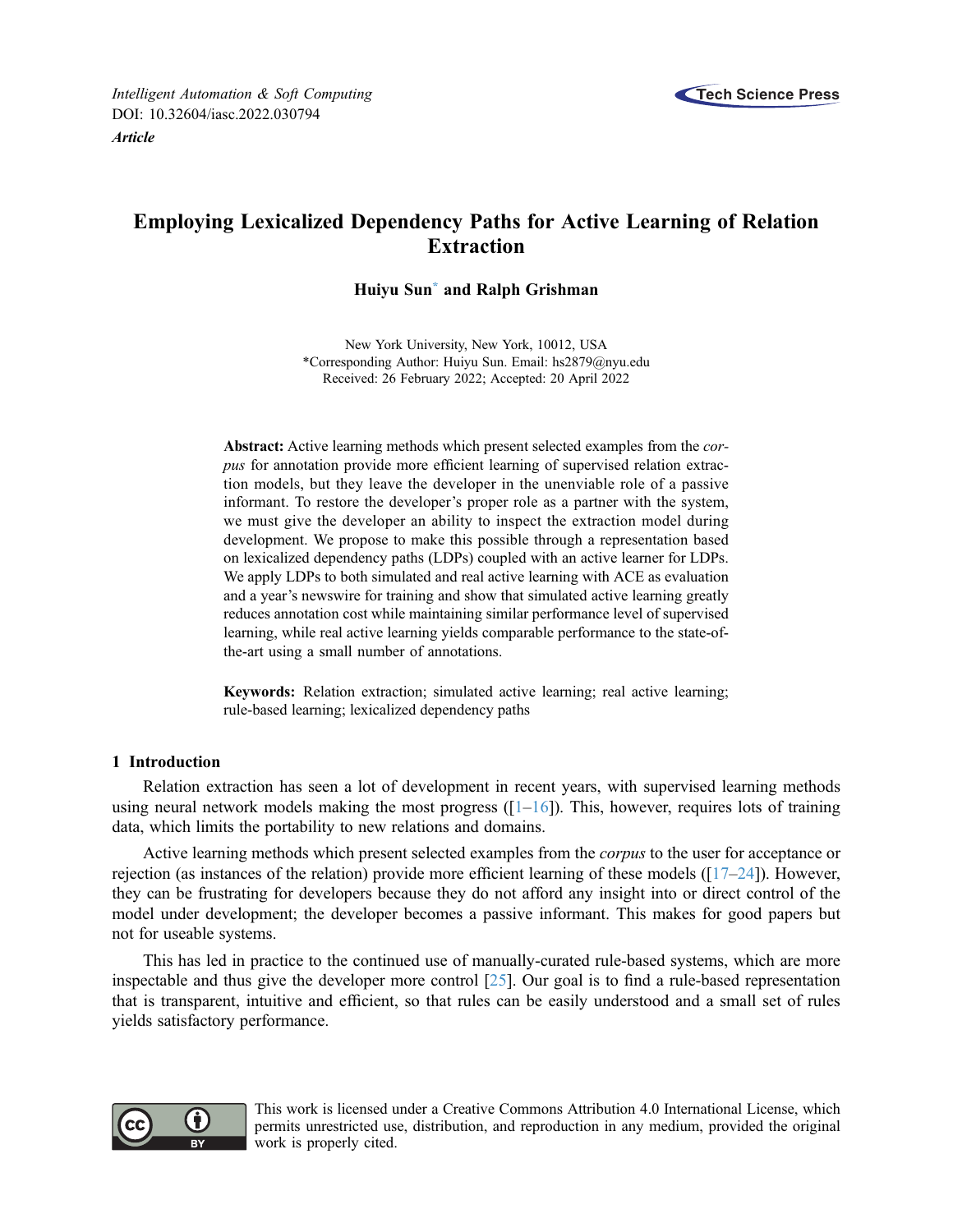We utilize lexicalized dependency paths as the representation for our active learning system. Lexicalized dependency path (LDP) was proposed in [[26\]](#page-8-0) and was shown to be a good fit for supervised relation extraction while being more efficient and transparent than previous models. This makes active learning of LDPs feasible. This approach, a type of active learning for relation extractors, is being implemented in ICE [\[27](#page-8-1)].

## 2 Related Work

Reference [[28\]](#page-8-2) presented the Snowball system for bootstrapping relations from large text corpora, presenting strategies for generating and evaluating extraction patterns. Reference [\[19](#page-7-4)] presented an active learning model for pipelines including segmentation, entity recognition and relation extraction. Reference [[20](#page-7-5)] explored multi-task Active learning adding various constraints on the output. Reference [[29\]](#page-8-3) combined semi-supervised learning with active learning for extraction in the biomedical domain. Reference [[30\]](#page-8-4) used word clustering for semi-supervised extraction of relations. Reference [[21](#page-7-6)] presented an active learning system for relation extraction looking at both local and global views of relation instances. Reference [[31](#page-8-5)] used similarity of tree-kernels for domain adaptation of relation extraction. Reference [[22\]](#page-7-7) presented an efficient active learning system that observed a big gain for small numbers of annotations. They used a good balance of positive and negative samples and boosts efficiency by interleaving self-training and co-testing. Reference [[32\]](#page-8-6) used partial and distant supervision for selecting uncertain and informative examples. Reference [\[24](#page-7-2)] presented an active learning system for extracting rules from log-linear and neural network models. References [[33](#page-8-7)[,34](#page-8-8)] presented active learning systems in entity recognition for aiding relation extraction.

#### 3 Active Learning

#### 3.1 Lexicalized Dependency Path

LDP [[26\]](#page-8-0) is based on the dependency paths between two entities in a dependency tree and it specifies a path between two entities (nodes) through a dependency tree; it has the form:

#### $arg1type - deptype: lex: deptype: lex:...: deptype - arg2type.$

The *arg1type* and *arg2type* are entity types of the two arguments of a relation (e.g., PERSON, GPE), deptype specifies a type of dependency relation (e.g., nsubj, dobj), and lex is the base form of a lexical item (e.g., *work, from*). If an arc of type X in the dependency tree is traversed from governor to dependent, the path includes 'X'; if the arc is traversed from dependent to governor, the path includes 'X- $1'$ , e.g., *nsubj-1* or *dobj-1*.

Extending dependency path this way has several advantages over predecessors. First, it creates a rulebased system that is unified and easily understood and it allows a nature extension to other forms of learning such as active learning. Second, this representation also means we can dissect a sentence into a number of LDPs allowing for a supervised trainer to be used.

To combine coarse and fine semantic classes, we differentiate LDPs formed between pairs of entity type arguments and all of its subtype arguments. Given a sentence with a pair of entity mentions, we can proceed in three ways: we can create a type LDP from the types of the entity mentions; we can create a subtype LDP from the subtypes of the entity mentions; or we can create both type and subtype LDPs. In the last case, a test LDP may have two matches against the model: one matching types, one matching subtypes. In that case the subtype match takes precedence. This makes it possible to have general rules and more specific exceptions. Supervised learning of LDPs is shown to be effective in [\[26](#page-8-0)] and we describe the extension to active learning next.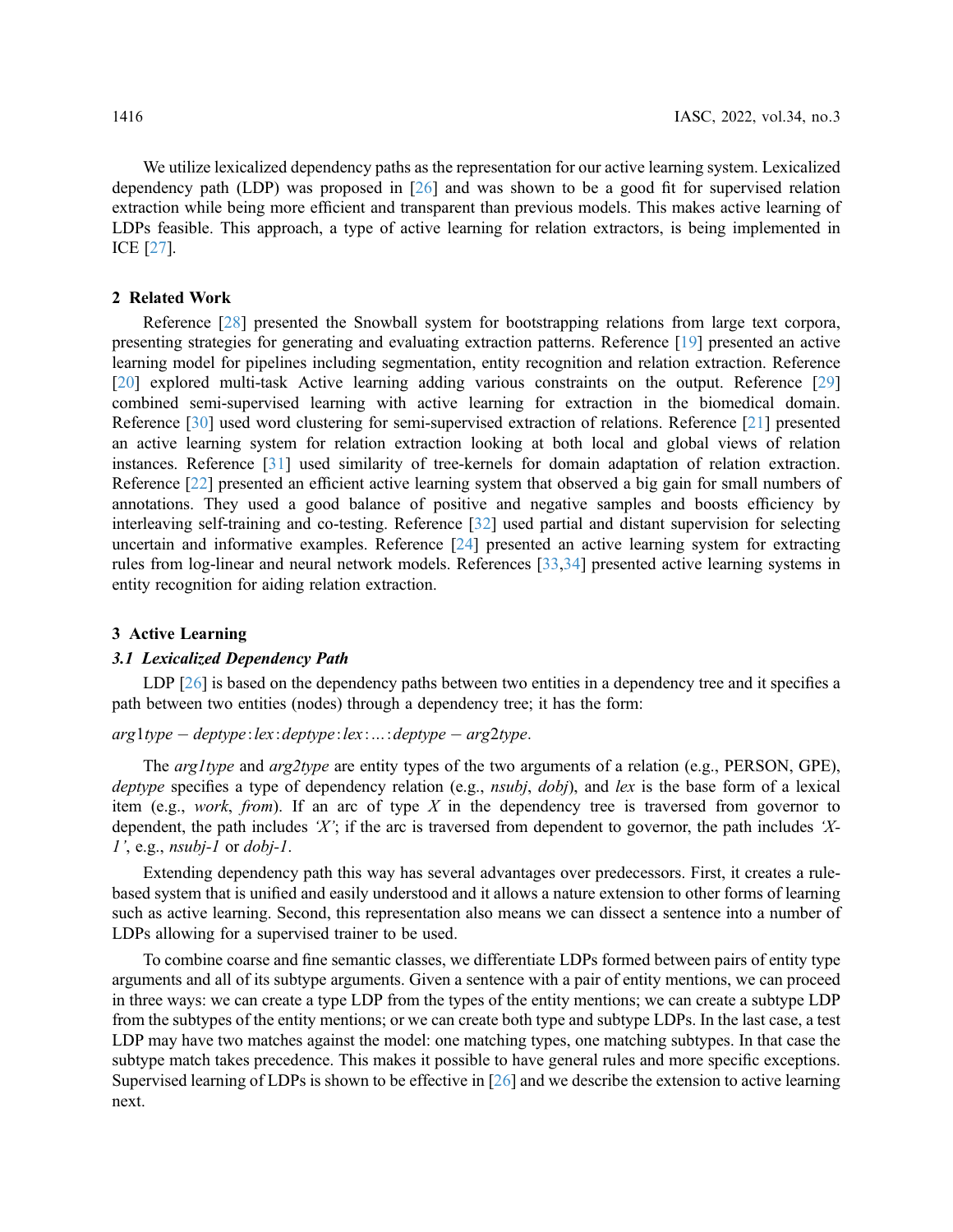#### 3.2 Setup

Active learning (AL) involves a tight coupling of developer and machine. At each cycle of the learning process, the machine selects from an unlabeled training set one or more items and the developer labels them. The selection criteria vary, but basically try to maximize the expected value of the improvement of the accuracy of the model being trained. In our case the items are LDPs and the labels are the relation types or "no relation".

We perform both simulated and real active learning. Real active learning involves a real developer as an integral part of the customization process, an expensive process but an essential one to ensure that we are not overlooking some potential problem with the learning process. In simulated active learning, we simulate the judgment of the developer by consulting an annotated training *corpus*. This makes it possible to make many runs with different parameters at reasonable cost, but is limited by the availability of annotated corpora.

Experiments in active learning require a small set of seeds, a large unlabeled corpus for training (the 'source corpus'), and a small labeled corpus for evaluation (the 'target corpus'). In real active learning, ACE [[35\]](#page-8-9) is used as the target domain and we used the Los Angeles Times from 2006 to serve as the source domain. This *corpus*, part of the Linguistic Data Consortium's Gigaword collection, has approximately 41,000 documents with 30 million words. Approximately 800,000 LDPs are generated.

ICE [\[27](#page-8-1)] converts the seed phrases to LDPs and uses a shared argument pairs metric to identify the LDPs most similar to the seeds, which are returned as a ranked list to the user. A shared argument pairs metric counts the number of pairs of arguments which two LDPs have in common. This is a simple selection strategy based only on positive evidence, but relying on positive evidence has proven effective in active learning of extraction engines when there are few labeled examples [[23\]](#page-7-8).

Apart from the shared argument ranker, we also tried the maximum entropy and smallest margin rankers. In terms of entropy, given unlabeled example x and output class Y, the uncertainty can be calculated via the following:

$$
S(x) = \sum_{y \in Y}^{n} P(y|x)logP(y|x)
$$

The smallest margin can be calculated as follows given the two most likely classes  $y_1$ ,  $y_2$ :

$$
S(x) = |P(y_1|x) - P(y_2|x)|
$$

The user can then accept some of these LDPs and reject others. This process is repeated for several iterations. The selected LDPs are then scored on the target domain. Simulated active learning splits the ACE *corpus* the same way as supervised learning (bn+nw as training, and each of bc, cts, un and wl as test). The ACE training data is used to provide relation labels for a LDP, and the resulting LDPs are scored on the test.

# 4 Experimental Results

The ACE 2005 *corpus* [[35\]](#page-8-9) is used to evaluate our active learning model. ACE has approximately 600 documents with a total of 300,000 words, annotated for entities, relations, and events. 6 relation classes are annotated: ORG-AFF (Organization-Affiliation), PART-WHOLE, PHYS (Physical), GEN-AFF (General-Affiliation), PER-SOC (Person-Social), and ART (Artifact). We also use the NR class to indicate 'no relation'. 7 entity types are annotated in ACE 2005: PERSON, GPE (Geo-Political Entity), ORGANIZATION, LOCATION, FACILITY, WEA (Weapon), and VEH (Vehicle).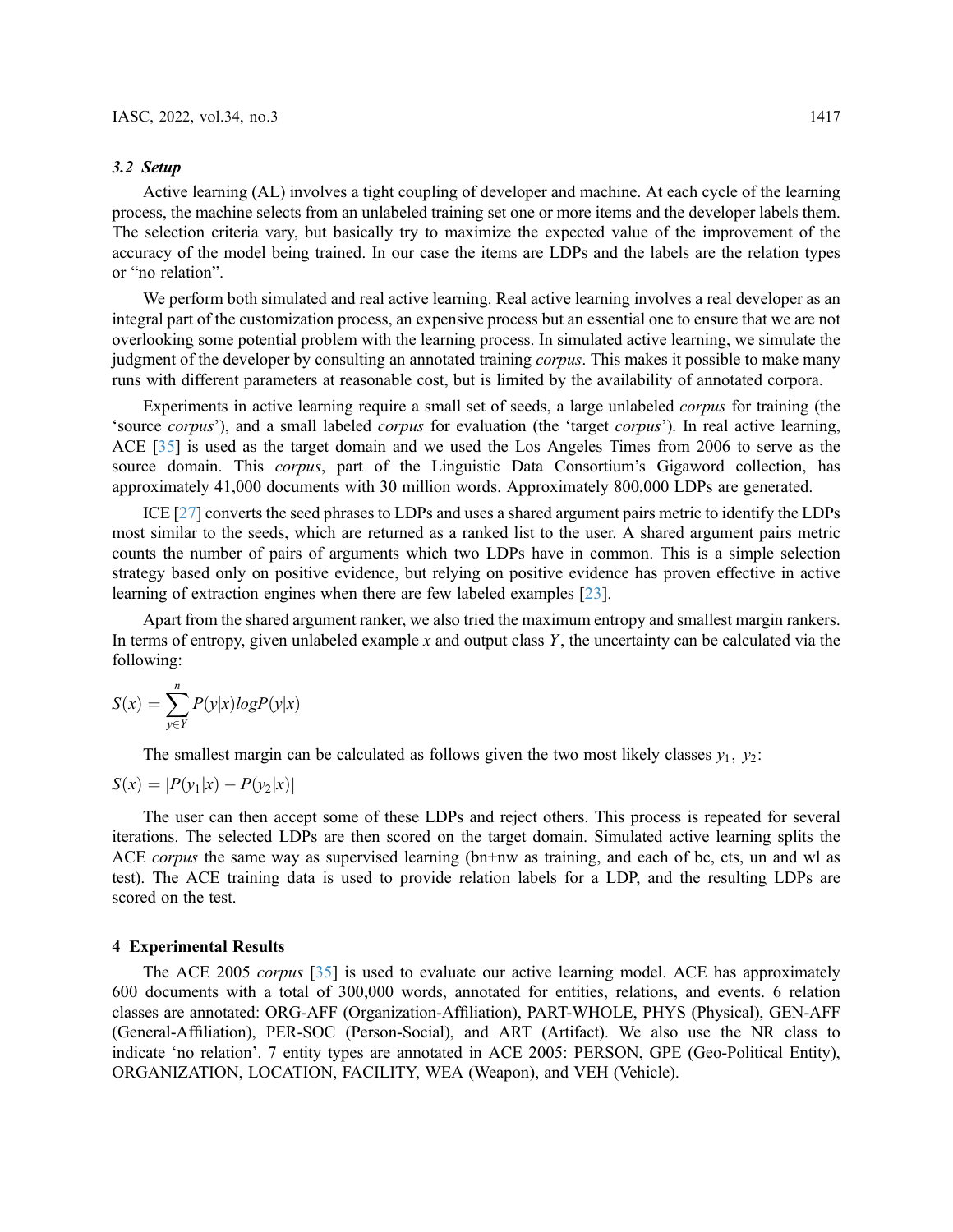#### 4.1 Simulated Active Learning

The source domain of LA Times contains over 800 k LDPs to sample from, and a portion of selected LDPs won't have a match in ACE, therefore we choose a relatively large batch size of 100. 90% of ACE is used as the oracle, and the remaining 10% as the target domain for active learning (AL), where we picked a train/test split on ACE that produced a F1 close to the supervised mean of 59.14% after 20 runs to reduce the random variations. We use several starting seeds for each relation class, some of which shared with other classes (e.g., the seeds 'Person of GPE' and 'GPE Person' are used for ORG-AFF, GEN-AFF and PHYS).

We ran experiments using type only LDPs first and then added subtypes. The AL curves of using type only LDPs and type + subtype LDPs along with a direct comparison of F1 between the two are shown in [Fig. 1.](#page-3-0) Using the seeds, we get a F1 of 33.66% for type LDPs and 34.21% for type + subtype. Type + subtype clearly outperforms type LDPs, beating it by over 3% after 10 iterations. This is the result of smaller precision drops at the later iterations and a steady increase in recall across all iterations. In the initial iterations, a much bigger F1 increase is observed for both graphs, where for type + subtype the F1 increase in the first 2 iterations is similar to the increase for the latter 8 iterations combined, showing active learning using LDPs is able to achieve good performance using only a small number of labels.

<span id="page-3-0"></span>

Figure 1: Simulated active learning performances for type LDP (top left) and type + subtype LDP (top right) on all relation classes. Direct comparison of F1 scores is also shown (bottom)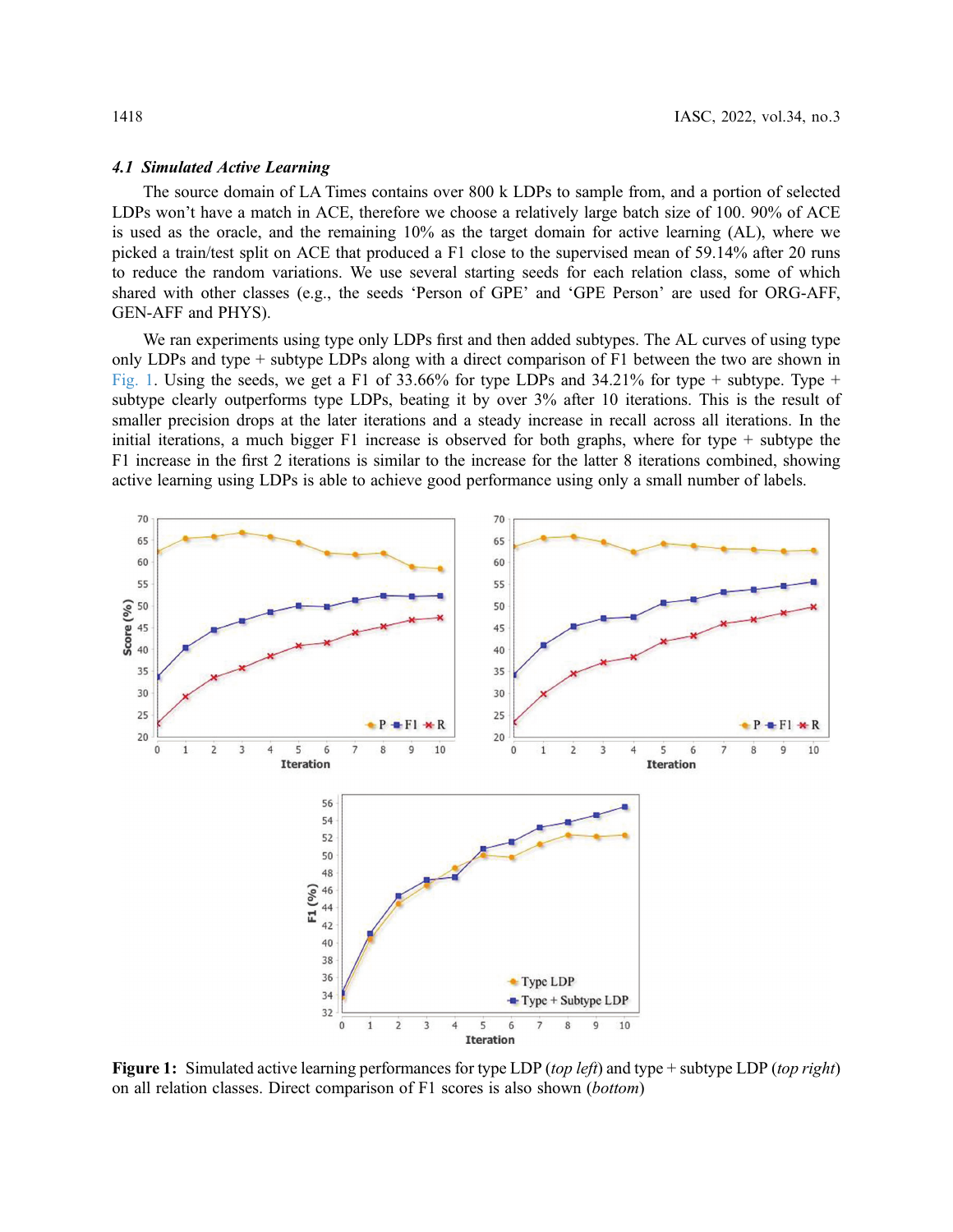In terms of labeling reduction, after 10 iterations, the LDPs selected from ICE matched a total of 439 LDPs from ACE (274 type and 165 subtype). The training split of ACE contains a total of 5782 LDPs (2524 type and 3258 subtype). Therefore, for type LDP, we only labeled 10.86% of the training LDPs and is able to achieve 91.01% of supervised scores, reducing labeling effort on the new domain by 89.1%. For type + subtype LDPs, we used 7.59% of training LDPs and achieved 93.95% of supervised scores, reducing labeling effort on the new domain by 92.4%.

## 4.2 Real Active Learning

The source domain for real active learning (AL) is the same as simulated AL but the target domain is now the entire ACE *corpus*. For LDPs selected by ICE, we ask the developer to provide relation labels. In the case of relation label conflicts, the developer is asked to resolve it and select just one label. We ran experiments on both type and type + subtype LDPs; scores for 10 iterations are shown in [Fig. 2](#page-4-0). Several seeds for each relation class are used and iterations have a batch size of 100. Using the seeds, type and type + subtype LDPs respectively gets a F1 of 34.38% and 34.98% on ACE, and after 10 iterations, the F1 are respectively 53.02% and 57.55%. Type + subtype still outperforms type LDPs by a large margin (4.5%), consistent with results from supervised training and simulated AL, which further shows the advantage of combining fine and coarse semantic classes.

<span id="page-4-0"></span>

Figure 2: Real Active learning performances for type LDP (top left) and type + subtype LDP (top right) on all relation classes. Direct comparisons of F1 scores for simulated and real AL are also shown (bottom)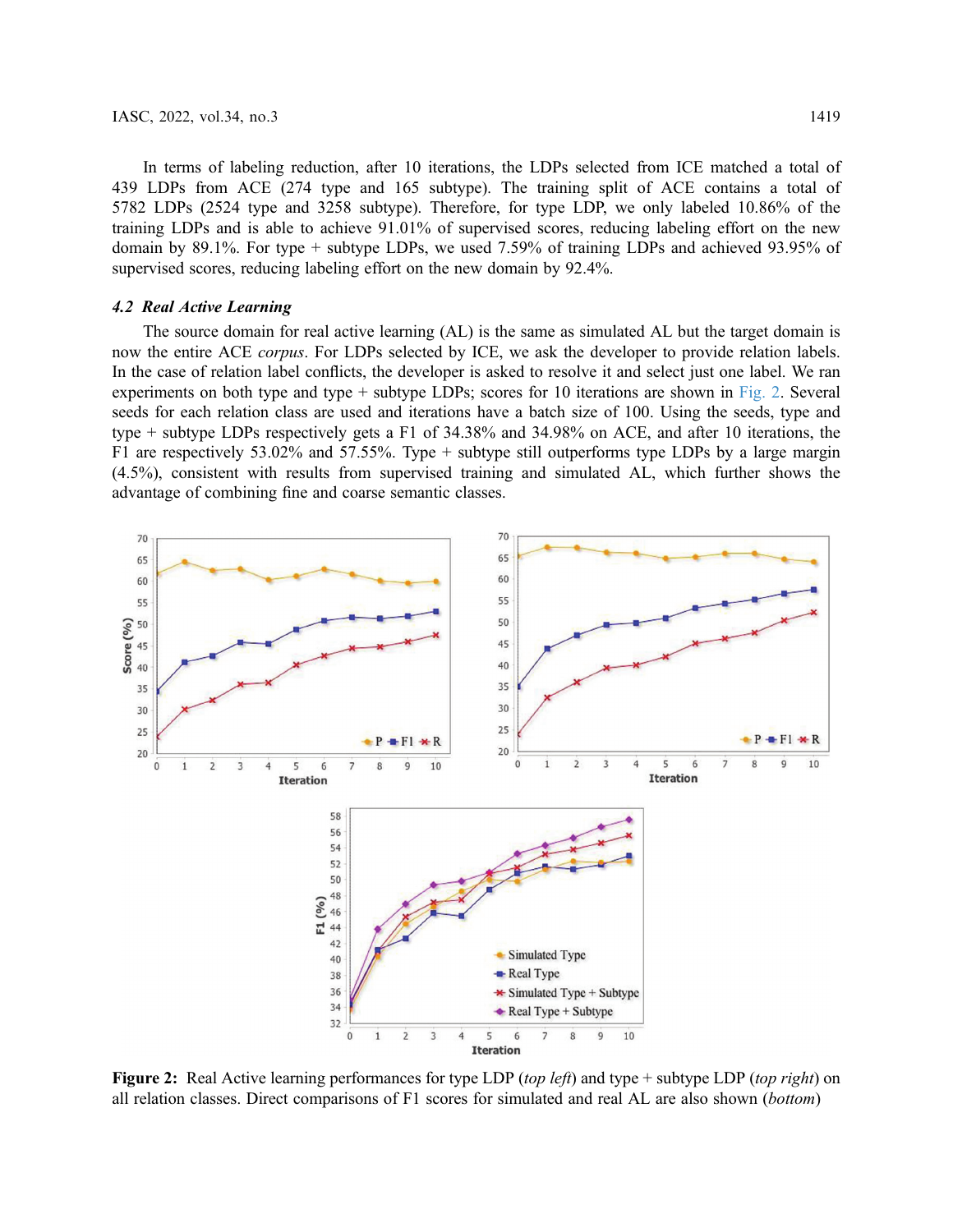Comparing simulated AL with real AL in [Fig. 2](#page-4-0), it shows that real AL outperforms simulated AL for both type and type + subtype LDPs  $(2\%$  for type + subtype). This might seem surprising at first as real AL introduces human labeling error. But the result is also expected because real AL doesn't rely on the training split of ACE to provide labels for selected examples: it has an unlabeled pool of over 800 k LDPs to choose from. If the ranking of unlabeled LDPs on the source domain is further optimized, real AL could potentially outperform supervised LDP scores. Considering human error in labeling and relation classification left to the developer, the increase in performance of real AL against simulated AL shows that by giving the developer the ability to inspect the extraction model during development, as we have using the LDP representation, we are able to achieve a better learning performance.

We compare our active learning results to other state-of-the-arts methods in [Tab. 1](#page-5-0). Precision (P), Recall (R), and F1-score (F) are shown. The F1-score is the standard metric for comparing the overall performance of models. They can be calculated as follows:

$$
P = \frac{|\{relevant\ relations\} \cap \{retrieved\ relations\}|}{|\{retrieved\ relations\}|}
$$

$$
R = \frac{|\{relevant\ relations\} \cap \{retrieved\ relations\}|}{|\{relevant\ relations\}|}
$$

$$
F = \frac{2PR}{P+R}
$$

Relation  $Type + Subtype LDP$   $B + N + S + G$   $LGCo-Testing$ P R F F F ORG-AFF 74.25 57.93 65.08 **71.52** 66.20 GEN-AFF 55.74 46.17 50.51 43.01 44.50 PART-WHOLE 62.12 50.78 55.88 N/A N/A PHYS 52.49 42.61 **47.04** 41.16 39.90 PER-SOC 71.32 66.18 68.65 68.87 70.80 ART 73.26 46.82 57.13 43.33 65.40 ALL 63.98 52.29 **57.55** 52.98 N/A

<span id="page-5-0"></span>Table 1: Active learning performance of our system using type + subtype LDPs on ACE 2005 after 10 iterations compared with state-of-the-arts on ACE 2004 using a similar number of labeled instances

In terms of other methods that we compare with in [Tab. 1](#page-5-0), [\[22](#page-7-7)] randomly selected 80% of ACE 2004 as source domain for sampling and the rest 20% as target domain for testing. Reference [[21\]](#page-7-6) also uses ACE 2004 as both the source and target domain. Our source domain is approximately 100 times larger than ACE 2004 and 2005, therefore in order to directly compare our number of labeled instances to theirs, we use the number of instances from the source that are also in ACE 2005: after 10 iterations, the LDPs selected from the source domain matched 206 LDPs from ACE 2005 so the performance using the closest number of labels, 150 for [[22\]](#page-7-7) and 200 for [\[21](#page-7-6)], are compared. Relation types are also different between ACE 2004 and 2005 and for direct comparison, EMP-ORG relation of ACE 2004 is compared with ORG-AFF of ACE 2005, GPE-AFF of 2004 is compared with GEN-AFF of 2005, and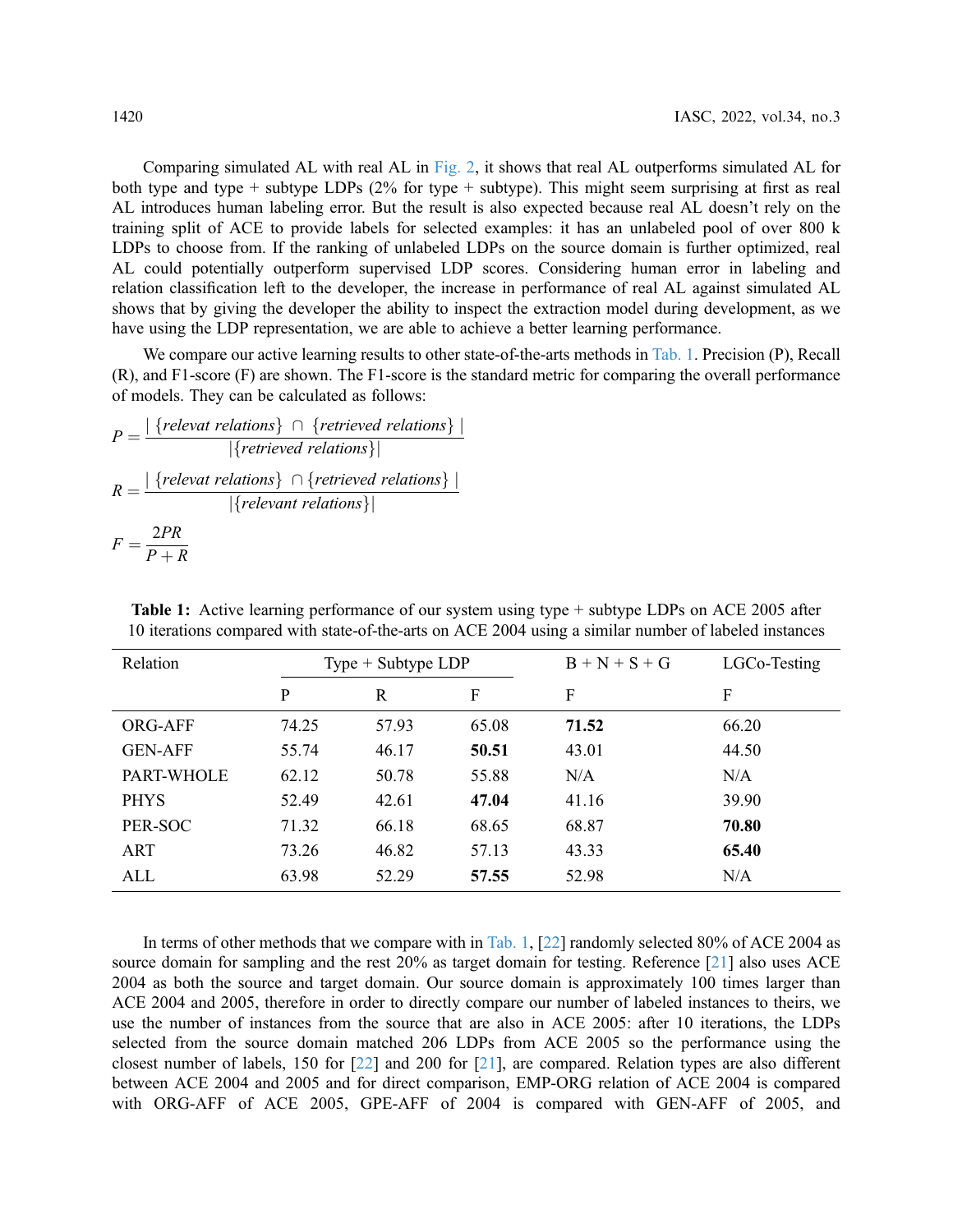PART-WHOLE of 2005 is not compared as the relation class did not exist before. Results of our type + subtype LDP model with the best systems B+N+S+G of [[22\]](#page-7-7) after 150 instances and LGCo-Testing of [[21](#page-7-6)] after 200 labels are shown in [Tab. 1.](#page-5-0) Overall, our real active learning system using type + subtype LDPs outperforms theirs despite having to adapt from a vastly different source, which further shows the advantage of having an inspectable development model.

### 4.3 Discussion

Our LDP model is inspectable and so can provide insights to understand system failures and errors much more easily than feature-based and neural network based models. The supervised LDP model on average misses about 40% of ACE relations. Many of these can be recovered by a kNN classifier or soft match in place of exact match for LDPs and readily explained.

Some errors reflect choices made regarding the dependency structure. For example, some parsers generate rather flat noun groups, thus missing some 'true' dependency relations. The noun phrase 'GM chief Rick…' has the LDP ORGANIZATION–nn-1–PERSON which doesn't contain the crucial word chief on its path that can easily identify the ORG-AFF relation. These prenominal modifiers that serve to identify the relation class would not be on the path. Another example is 'William, brother Harry…' which has the LDP PERSON–appos–PERSON and doesn't contain the word brother which identifies a PER-SOC relation. Reference [\[36](#page-8-10)] addressed this problem by introducing 'syntactico-semantic structures' for analyzing relations within noun groups; we aim to adopt a similar strategy in future works.

# 5 Future Work

We aim to improve the ranking of unlabeled LDPs. In addition to the shared argument ranker used in these experiments, we have implemented a ranker based on word embeddings and plan to try rankers which more directly capture uncertainty. We plan to test on additional entity and relation types, such as SemEval, and to provide a more general hierarchy extending the type-subtype pairs of ACE.

#### 6 Conclusion

We proposed an active learner utilizing lexicalized dependency path (LDP) as the representation to provide the developer with more control over the extraction model. We applied our LDP model to simulated and real active learning and found that combining fine and coarse semantic classes in our use of type + subtype LDPs achieved F1 improvement of 4.5% over just coarse classes. Simulated active learning experiments using LDPs reduced the labeling effort on ACE by over 92% and maintained close to supervised scores. Real active learning experiments of LDPs outperformed simulated by 2% due to having a much bigger pool of unlabeled examples to select from and achieved a better overall performance to the state-of-the-art, showing the advantage of collaborative involvement of the developer in the extraction model.

Funding Statement: The authors received no specific funding for this study.

Conflicts of Interest: The authors declare that they have no conflicts of interest to report regarding the present study.

## References

- <span id="page-6-0"></span>[1] Y. Tian, G. Chen, Y. Song and X. Wan, "Dependency-driven relation extraction with attentive graph convolutional networks," in Proc. ACL, Bangkok, Thailand, pp. 4458–4471, 2021.
- [2] Z. Hu, Y. Cao, L. Huang and T. S. Chua, "How knowledge graph and attention help? A quantitative analysis into bag-level relation extraction," in Proc. ACL, Bangkok, Thailand, pp. 4662–4671, 2021.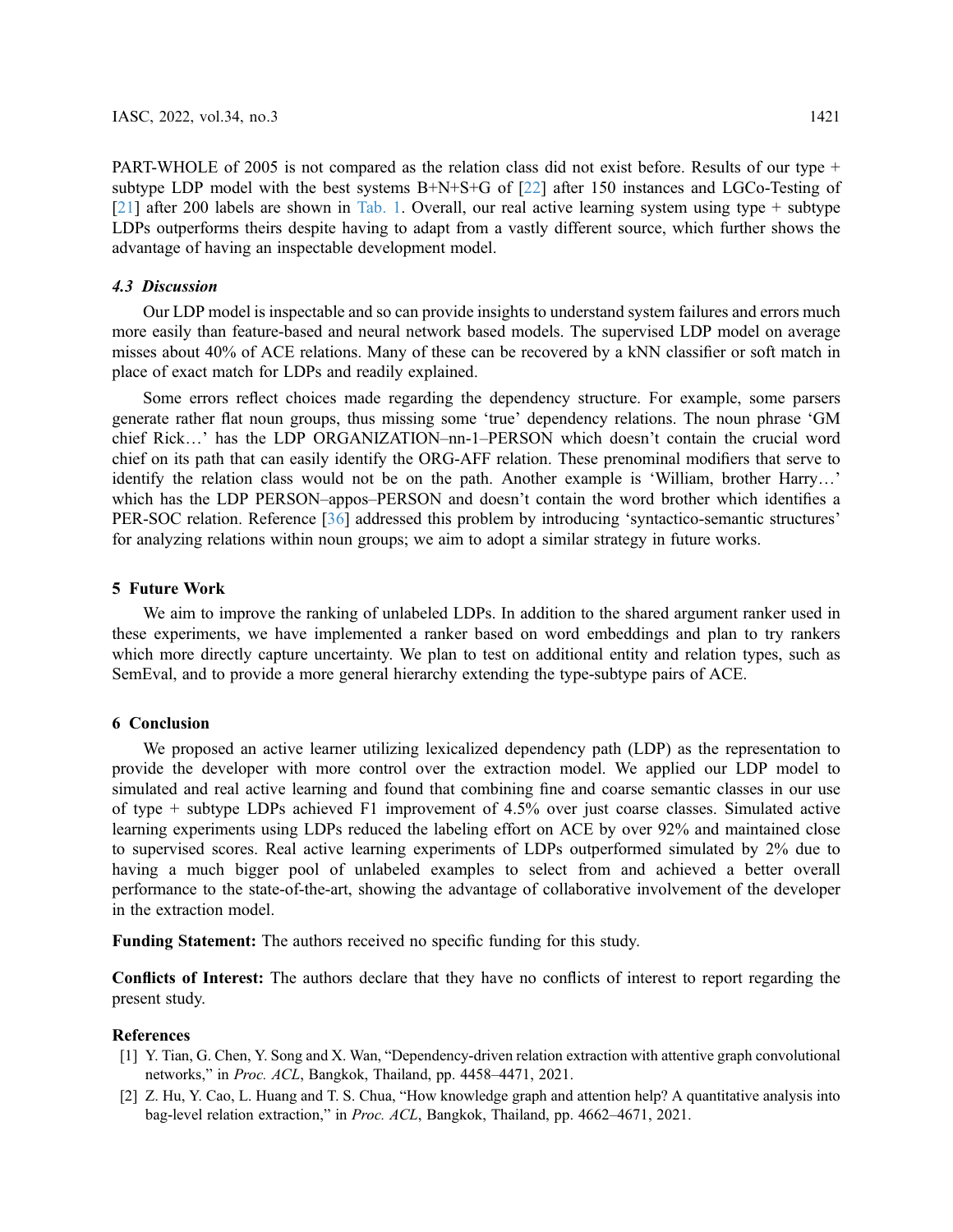- [3] X. Hu, C. Zhang, Y. Yang, X. Li, L. Lin et al., "Gradient imitation reinforcement learning for low resource relation extraction," in Proc. EMNLP, Punta Cana, Dominican Republic, pp. 2737–2746, 2021.
- [4] H. Wu and X. Shi, "Synchronous dual network with cross-type attention for joint entity and relation extraction," in Proc. EMNLP, Punta Cana, Dominican Republic, pp. 2769–2779, 2021.
- [5] A. Veyseh, F. Dernoncourt, D. Dou and T. Nguyen, "Exploiting the syntax-model consistency for neural relation extraction," in Proc. ACL, Seattle, Washington, USA, pp. 8021–8032, 2020.
- [6] I. Beltagy, K. Lo and W. Ammar, "Combining distant and direct supervision for neural relation extraction," in Proc. NAACL, Minneapolis, Minnesota, pp. 1858–1867, 2019.
- [7] N. Zhang, S. Deng, Z. Sun, X. Chen, W. Zhang *et al.*, "Attention-based capsule networks with dynamic routing for relation extraction," in Proc. EMNLP, Brussels, Belgium, pp. 986–992, 2018.
- [8] Y. Liu, F. Wei, S. Li, H. Ji, M. Zhou et al., "A dependency-based neural network for relation classification," in Proc. ACL-IJCNLP, Beijing, China, pp. 285–290, 2015.
- [9] T. H. Nguyen and R. Grishman, "Relation extraction: Perspective from convolutional neural networks," in Proc. 1st Workshop on Vector Space Modeling for Natural Language Processing at NAACL, Denver, Colorado, USA, pp. 39–48, 2015.
- [10] X. Lin, T. Liu, W. Jia and Z. Gong, "Distantly supervised relation extraction using multi-layer revision network and confidence-based multi-instance learning," in Proc. EMNLP, Punta Cana, Dominican Republic, pp. 165–174, 2021.
- [11] T. H. Nguyen, B. Plank and R. Grishman, "Semantic representations for domain adaptation: A case study on the tree kernel-based method for relation extraction," in Proc. ACL-IJCNLP, Beijing, China, pp. 635–644, 2015.
- [12] C. D. Santos, B. Xiang and B. Zhou, "Classifying relations by ranking with convolutional neural networks," in Proc. ACL-IJCNLP, Beijing, China, pp. 626–634, 2015.
- [13] Y. Xu, L. Mou, G. Li, Y. Chen, H. Peng et al., "Classifying relations via long short-term memory networks along shortest dependency paths," in Proc. EMNLP, Lisbon, Portugal, pp. 1785–1794, 2015.
- [14] D. Zeng, K. Liu, S. Lai, G. Zhou and J. Zhao, "Relation classification via convolutional deep neural network," in Proc. COLING, Dublin, Ireland, pp. 2335–2344, 2014.
- [15] S. Zheng, Y. Hao, D. Lu, H. Bao, J. Xu et al., "Joint entity and relation extraction based on a hybrid neural network," Neurocomputing, vol. 257, pp. 59–66, 2017.
- <span id="page-7-0"></span>[16] S. Vashishth et al., "Reside: Improving distantly-supervised neural relation extraction using side information," in Proc. EMNLP, Brussels, Belgium, pp. 1257–1266, 2018.
- <span id="page-7-1"></span>[17] P. Radmard, Y. Fathullah and A. Lipani, "Subsequence based deep active learning for named entity recognition," in Proc. ACL, Bangkok, Thailand, pp. 4310–4321, 2021.
- [18] Z. Jiang, Z. Gao, Y. Duan, Y. Kang, C. Sun et al., "Camouflaged chinese spam content detection with semisupervised generative active learning," in Proc. ACL, Seattle, Washington, USA, pp. 3080–3085, 2020.
- <span id="page-7-4"></span>[19] D. Roth and K. Small, "Active learning for pipeline models," in Proc. AAAI, Chicago, Illinois, USA, pp. 683–688, 2008.
- <span id="page-7-5"></span>[20] Y. Zhang, "Multi-Task active learning with output constraints," in Proc. AAAI, Atlanta, Georgia, USA, pp. 667– 672, 2010.
- <span id="page-7-6"></span>[21] A. Sun and R. Grishman, "Active learning for relation type extension with local and global data views," in Proc. CIKM, Maui, HI, USA, pp. 1105–1112, 2012.
- <span id="page-7-7"></span>[22] L. Fu and R. Grishman, "An efficient active learning framework for new relation types," in *Proc. IJCNLP*, Nagoya, Japan, pp. 692–698, 2013.
- <span id="page-7-8"></span>[23] C. Cardellino, S. Villata, L. A. Alemany and E. Cabrio, "Information extraction with active learning: A case study in legal text," in Proc. CICLing, Cairo, Egypt, pp. 483–494, 2015.
- <span id="page-7-2"></span>[24] E. J. de Fortuny and D. Martens, "Active learning-based pedagogical rule extraction," IEEE Transactions on Neural Networks and Learning Systems, vol. 26, no. 11, pp. 2664–2677, 2015.
- <span id="page-7-3"></span>[25] L. Chiticariu, Y. Li and F. Reiss, "Rule-Based information extraction is dead! long live rule-based information extraction systems!," in Proc. EMNLP, Seattle, Washington, USA, pp. 827–832, 2013.